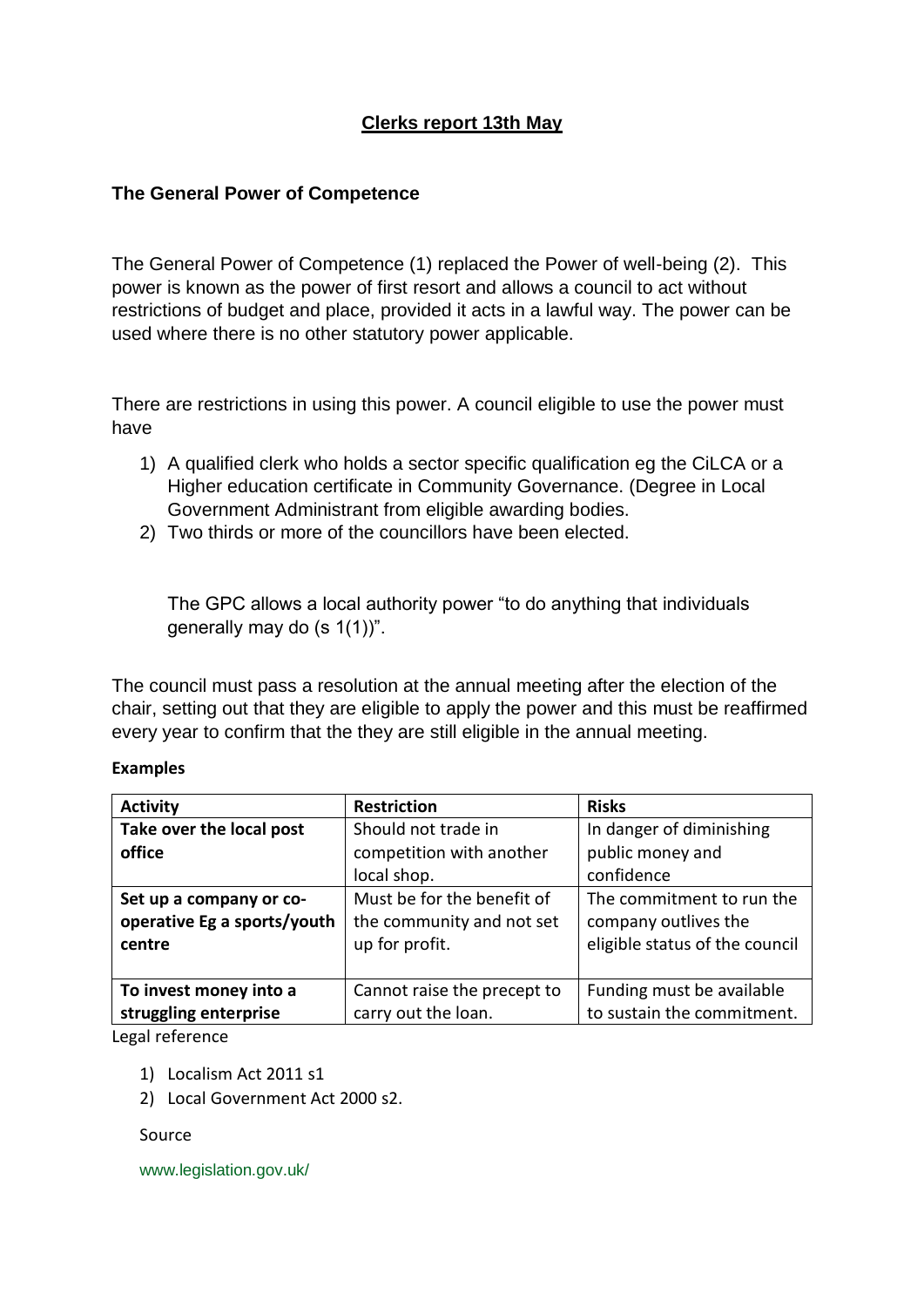### **Speeding update PCSO response**

With regards to the concerns that you have expressed for speeding in Tutbury I drove around last week in order to risk assess the locations which were raised as a concern.

In relation to those areas I have identified that Park Lane and Burton Road/Street are viable options for conducting speed checks. I positioned myself on Park Lane last week with my laser gun in the afternoon and found that Traffic coming away from Tutbury towards Fauld appeared faster than that going into Tutbury. I found that at certain times the cars parked on Park lane almost acted as chicanes so speed checks will occasionally be hit and miss.

In relation to the other streets, such as Ludgate Street and Green Lane etc although they are long lanes they are not suitable for speed checks due to the lack of line of sight for the speed gun to be used effectively and then also stop vehicles safely. As for Ferrers Avenue and Norman Road, these roads are far too short for any type of speed enforcement with laser guns to be used. This does not mean that proactive patrols of the area cannot be carried out where drivers can be enforced who are believed to be speeding or driving in a manner deemed to cause harassment alarm or distress as per section 59 of the Police Reform Act.

I hope this helps and makes sense and if you have received and information to suggest when the key times are for speeding then I will try and complete checks around these times.

#### **County Council response to Green Lane Speed**

The mounting height of the 30mph signs need to be this high to allow good visibility of the signs and also so that they are above head height of pedestrians and cyclists who may use the road. It is unfortunate that Mr Fraser can see it from his window but we cannot reduce the height of the signs and this appears to be the most suitable place for them to be located. I believe that the signs are not located at the exact terminal point of the 30mph limit as shown on our records but it may be that with the new development this is the only suitable place for them to now be sited and it may be that the street lighting has been extended and as default a street lit section of road is classed as 30mph.

I have checked and it does appear that the old signs on one side of the road have not been removed and may confuse some drivers but I will raise a job to have these removed.

As to the location of the signs, to extend this beyond its current location would require a Traffic Regulation Order as there is no system of street lighting along this section to make it a default 30mph as so as with all roads of this nature it falls to national speed limit. Whilst this would allow speeds of up to 60mph I think that is unlikely this would ever be achieved, when I went drove down it 10 to 15 mph seemed about right so a 30mph would send out the wrong message about what speed is appropriate.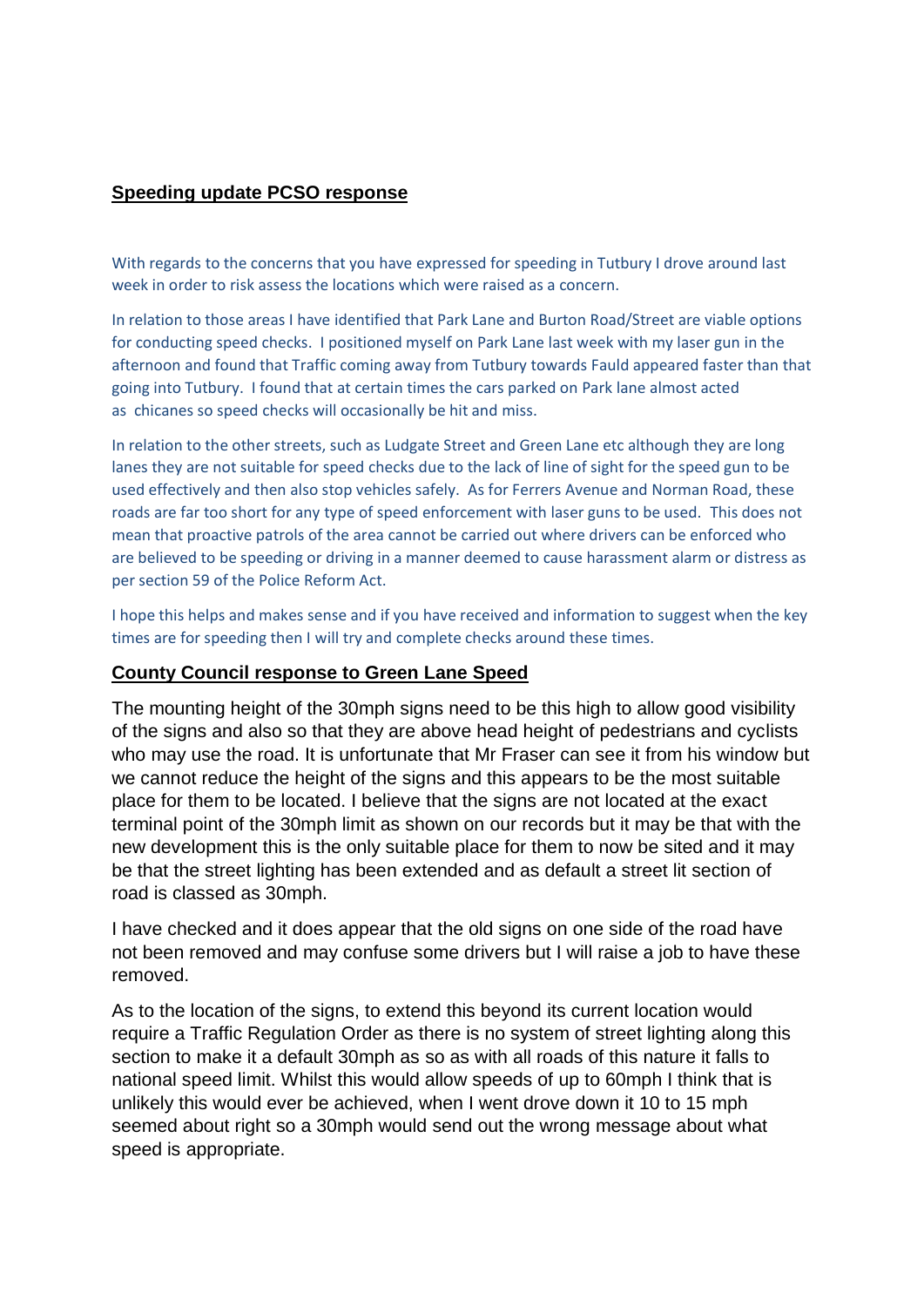A one way system would also require a Traffic Regulation Order and lots of signage which would spoil the appearance of the lane and may not be something everyone would want. It could also increase traffic speeds as the expectation of meeting oncoming traffic would be removed increasing driver confidence.

### **BUS SHELTER SEATS**

Dear Parish Council.

I have recently undergone a prolonged period of treatment at the Derby Royal Hospital. During this period I was fortunate enough to be able to use the public transport (bus) from Tutbury to the DRH.

The bus service was excellent, and I noticed how well the service was used by all sections of the community.

The issue I would like to highlight is the total lack of seating at any of the bus stops in Tutbury with one exception (adjacent to the public toilets).

This is a real difficulty for many people including the elderly, people with disabilities and young parents with children.

More importantly it is preventing people using this valuable community resource. Individuals who cannot stand for upwards of 30 minutes will be discouraged from attempting to use this service.

There are no doubt reasons why this situation has arisen but I would suggest that these reasons be reconsidered.

I have heard it said by other PCs that the problem is vandalism or the seats would encourage young people to "gather" or that they would create a litter problem.

I don't underestimate the cost implications but the bus service itself involves hundreds (if not thousands) of pounds of public money. It would make sense for the maximum number of people to have access to this facility.

Robust metal seating does not have to be expensive and if young people were to "gather" surely this would be an added benefit.

In conclusion this is a small issue which has a big impact on a vulnerable section of the community. On a wider scale recent events prove we should be embracing public transport and taking steps to ensure no one is left behind.

### **Bus Shelter Repairs Quote**

One quote received for £595

### **Annual Returnd external audit documents**

The councillors will approve sections 1 and 2 of the annual return.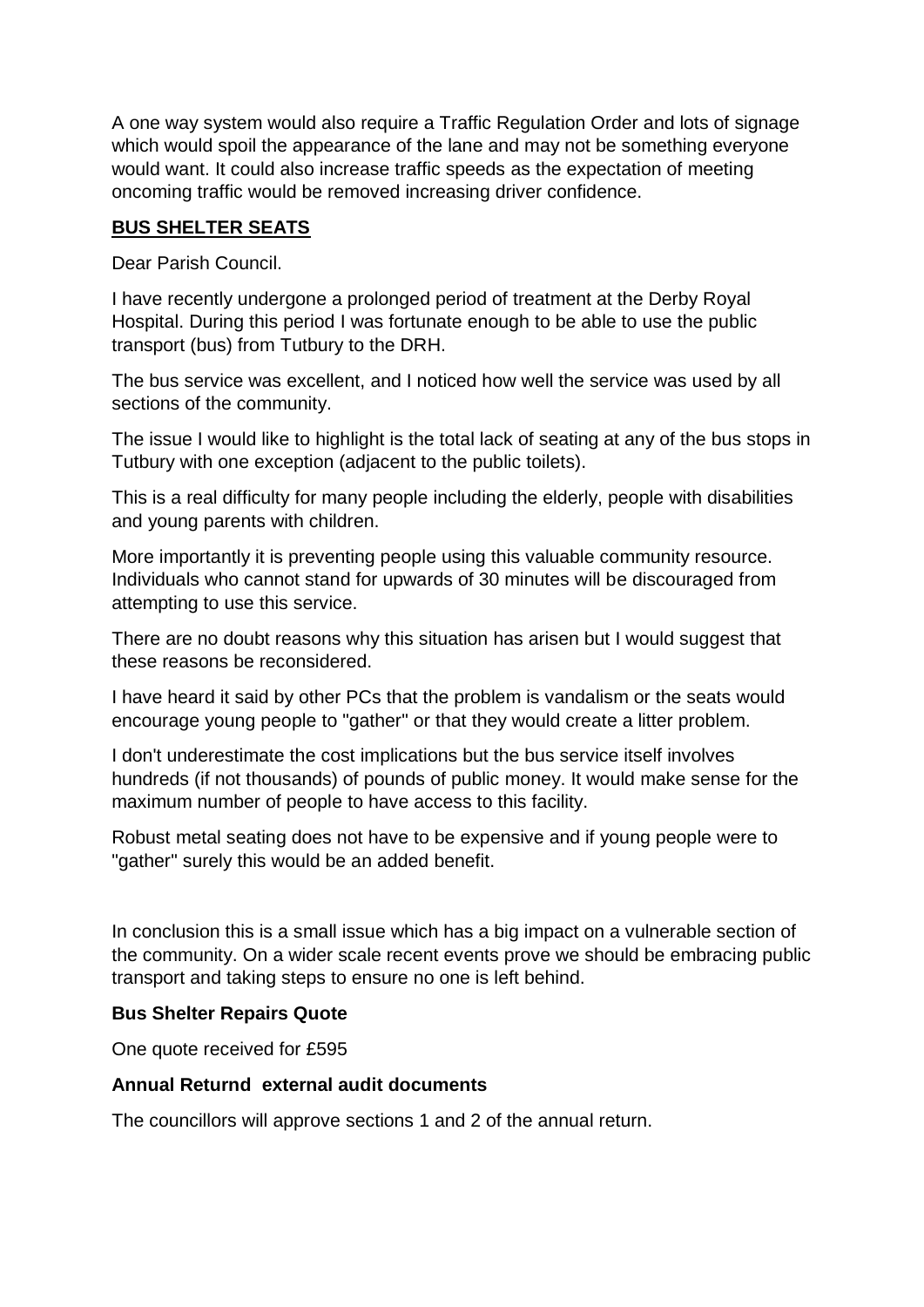## **Pitch improvements quote**

For implementing the following items;

# **Item 1-Fertilising – Main Pitch**

Supply and apply fertiliser in May of 9:6:9 fertiliser, July 10:15:10 fertiliser and October 6:9:6 fertiliser.

## **Price £895.00 + VAT.**

## **Option 2**

Fertilising using 20-10-10 granular fertiliser @ 150kg per pitch

# **Price £110.00 per pitch + VAT**

# **Item 2- Over-seeding Main Pitch.**

Supply and drill BSH Rapid Sports Renovator Grass Seed @ 20gms per m2 using a Vredo Over seeding drill.

# **Price £485.00 + VAT**

# **Item 3 - De-compaction**

For de-compacting football pitch using Imants Shockwave de-compactor.

## **Price £295.00 + VAT**

**Or** 

For de-compacting football pitch using a Verti – drain.

# **Price £325.00 + VAT**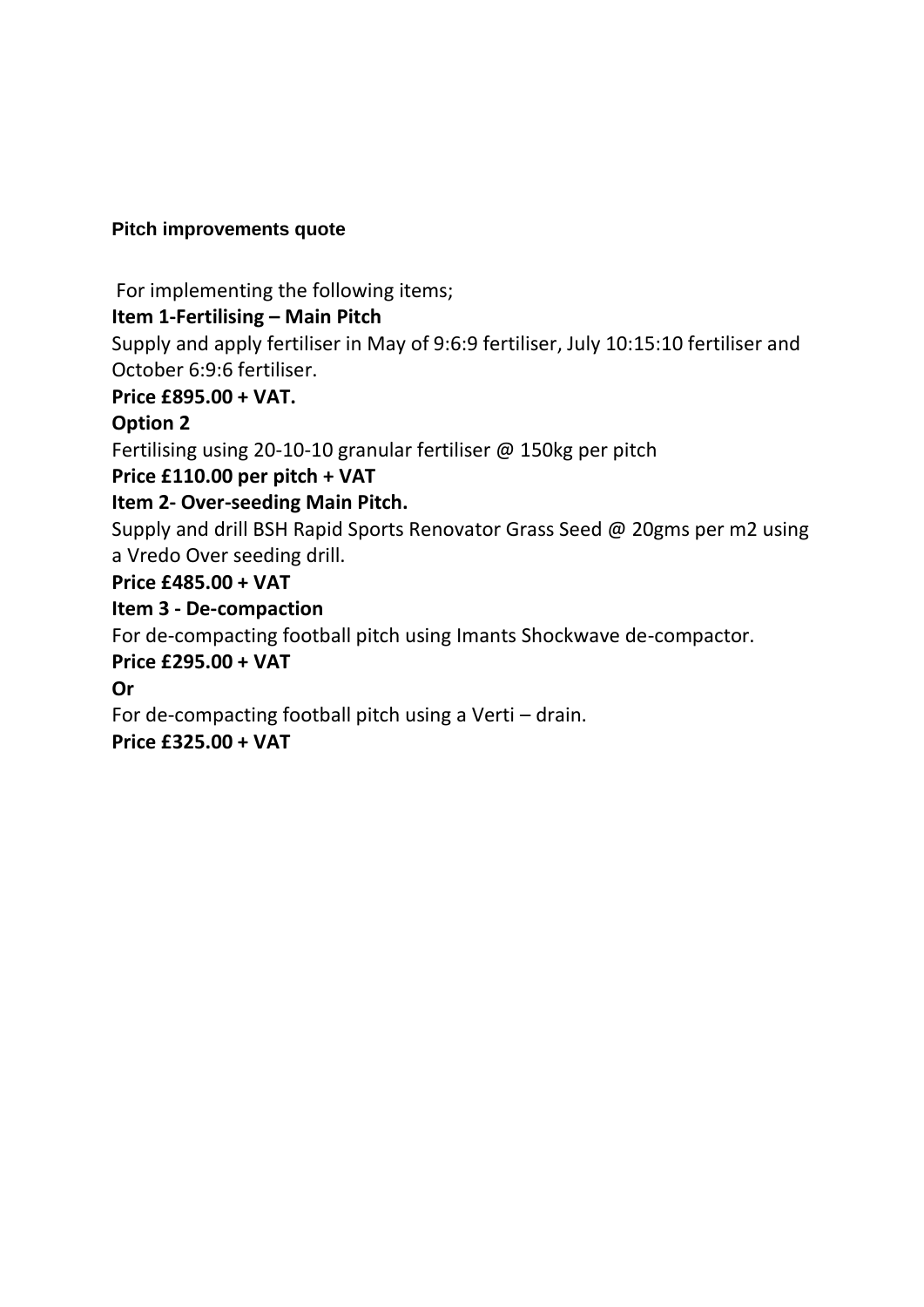## **Item 4 –Sanding – Main Pitch**

For supplying and spreading 58 tonnes of Mansfield MM45 Sand.

## **Price £2780.00 + VAT**

## **Item 5 Herbicide Spraying**

For suppling and applying Depitox broad leaf weed herbicide as per the manufacturer's recommendations.

## **Price £155.00 + VAT**

## **Item 6 Infilling low areas on football pitch**

To supply 20t of 10mm screened topsoil, infill low areas and level.

## **Price £975.00 + VAT**

For additional 20t loads of 10mm screened topsoil including levelling. **Price £870.00 + VAT**

## **Cornmill Lane Lease**

I have been instructed to act on behalf of Tutbury General Charities in connection with the grant of a 25 year lease to Tutbury Parish Council for a sum of £500 per annum. I have prepared a draft lease on this basis and have pleasure in attaching this together with the proposed lease plan for your approval.

I understand that the Parish Council is to be responsible for the landlord's legal fees in relation to the lease and confirm that these will be in the sum of £500 plus VAT and disbursements of approximately £15 and should be grateful if you could please provide this to us on account as soon as possible.

Please also note that the lease is registerable at the Land Registry and the cost for this will be £40 and it will be your responsible to register the lease, however if you do not have solicitors instructed we can register the lease on your behalf.

### **Planning**

P/2019/00423

Proposal: Replacement front door

Location: 29 High Street, Tutbury, Staffordshire, DE13 9LS

#### Cllrs suggested comments

New Double glazed door looks in keeping with the current single glazed door therefore no objections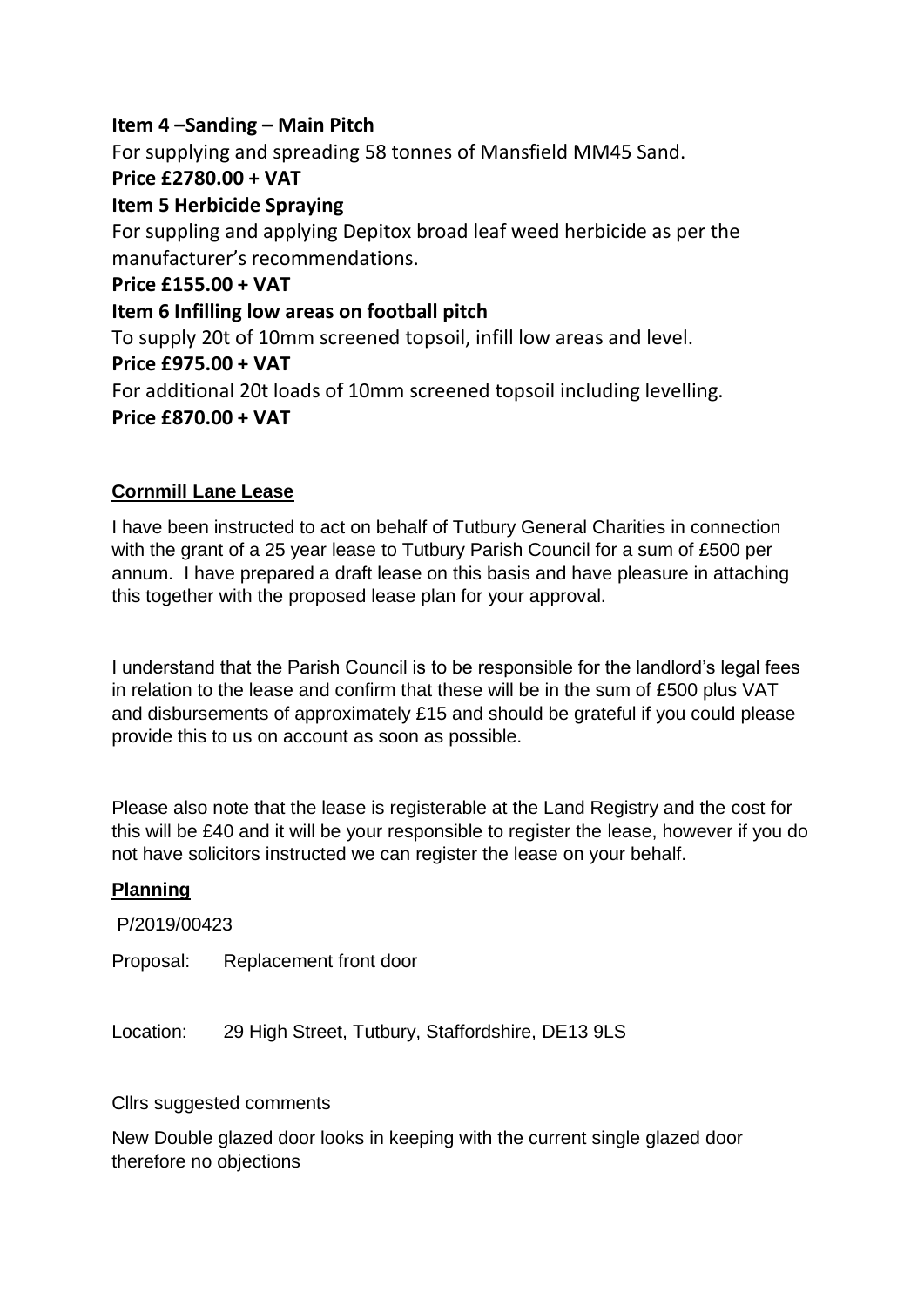P/2019/00361

Erection of a two storey rear extension and single storey side/rear extension

### **18 Tulip Road, Tutbury, Staffordshire, DE13 9LX**

Cllrs suggested comments

1. The existing and proposed plan is incorrect re the elevations. The front is East facing, rear is West facing, East is South facing and the West elevation shown is in fact North facing. Hopefully this is a genuine error and not an attempt at hoodwinking the Local Planning Officer.

2. Having a 2 storey extension will have an impact on the privacy for at least five properties over Green Lane whose rear gardens back onto Green Lane. This impact can be minimised by the proposed plan moving the bedroom window to the south facing wall (where it would only overlook 2 properties) and not as shown on plan looking over the rear (West facing).

3. Also a 2-storey extension this size so close to the road and other dwellings is not in keeping with other properties and is an unacceptable dominance over neighbouring properties.

4. The dominance of the properties will further reduce the light into the neighbouring properties on Green Lane.

Planning advice from SPCA

A right to light is indeed protected under common law, adverse possession or by the Prescription Act 1832 (A right to light may be acquired by anyone who has had uninterrupted use of something over someone else's land for 20 years). If a new building limits the amount of light coming in through a window and the level of light inside falls below the accepted level, then this constitutes an obstruction.

The effect on sunlight and daylight to neighbouring properties is, therefore, a material consideration in the determination of planning applications and any related concerns can certainly be commented upon to the local planning authority, even if the problem only affects garden areas rather than light entering through a window of the neighbouring house.

Information from ESBC parjing policy

**Parking Policy Oct2017 set out by esbc stipulates**

**Class C3 (dwellings)**